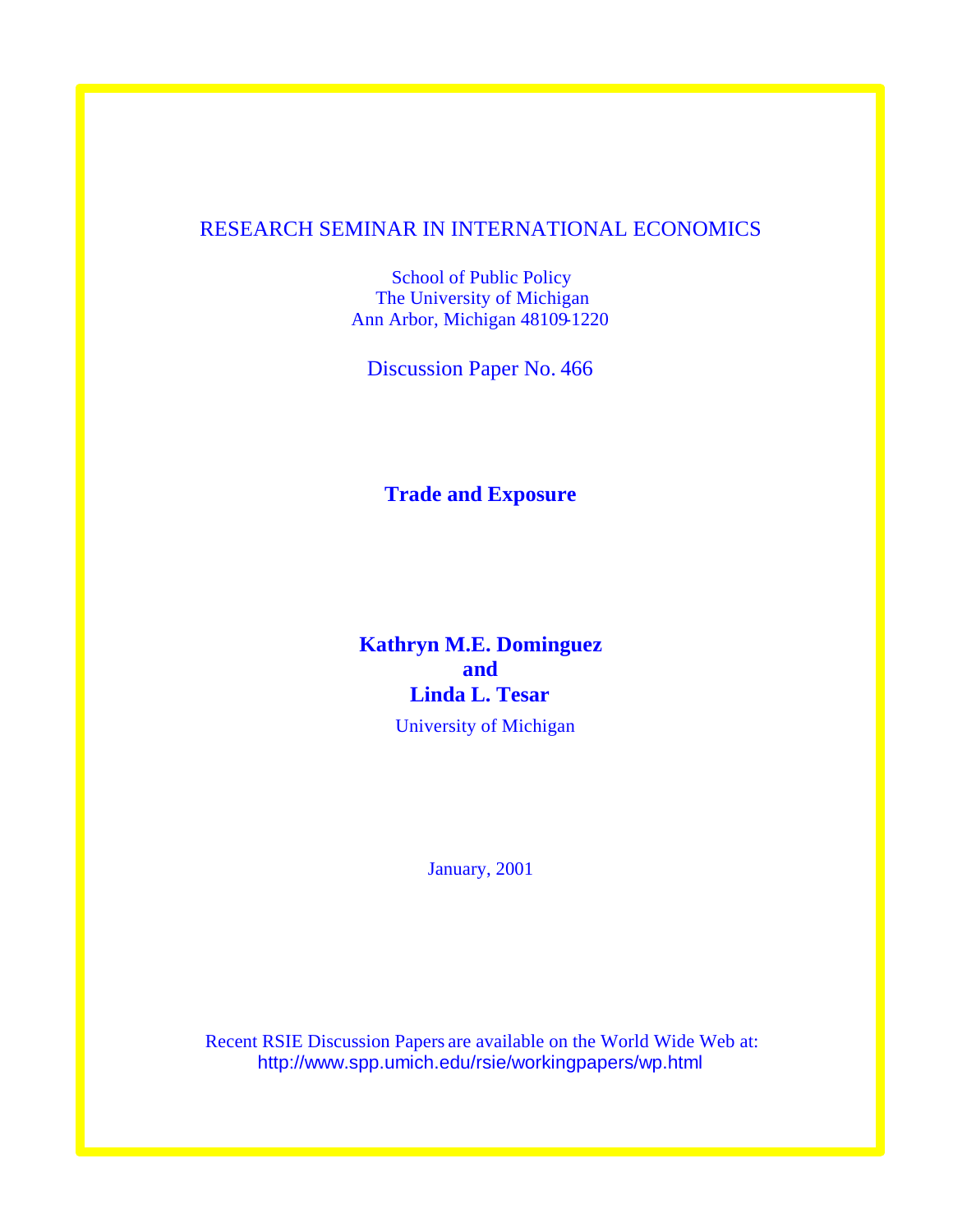#### **Trade and Exposure**

Kathryn M.E. Dominguez Ford School of Public Policy, Department of Economics and NBER University of Michigan Ann Arbor, MI 48109 *kathrynd@umich.edu*

Linda L. Tesar Department of Economics and NBER University of Michigan Ann Arbor, MI 48109 *ltesar@umich.edu*

January 2001

#### **Abstract**

Are firms that engage in trade more vulnerable to exchange rate risk? In this paper we examine the relationship between exchange rate movements, firm value and trade. Our empirical work tests whether exchange rate exposure can be explained by variables that proxy for the level of international activity, firm size, industry affiliation and country affiliation. The results suggest that while a significant fraction of firms in these countries is exposed to exchange rate movements, there is little evidence of a systematic link between exposure and trade. Indeed, what little evidence there is of a link suggests that firms that engage in greater trade exhibit lower degrees of exposure. This may reflect the fact that those firms most engaged in trade are also the most aware of exchange rate risk, and therefore are the most likely to hedge their exposure.

This paper is *forthcoming* in the American Economic Review: Papers and Proceedings, May 2001. We thank Linda Goldberg, Jim Levinsohn and seminar participants at the University of Michigan and the ASSA meetings for helpful comments. We gratefully acknowledge financial support from the Center for International Business Education at the University of Michigan. We are also grateful to Brandon Fleming, Chayawadee Chai-anant and Qiaoqiao Zhu for their outstanding research assistance. The views expressed in this paper are those of the authors and not necessarily those of the National Bureau of Economic Research.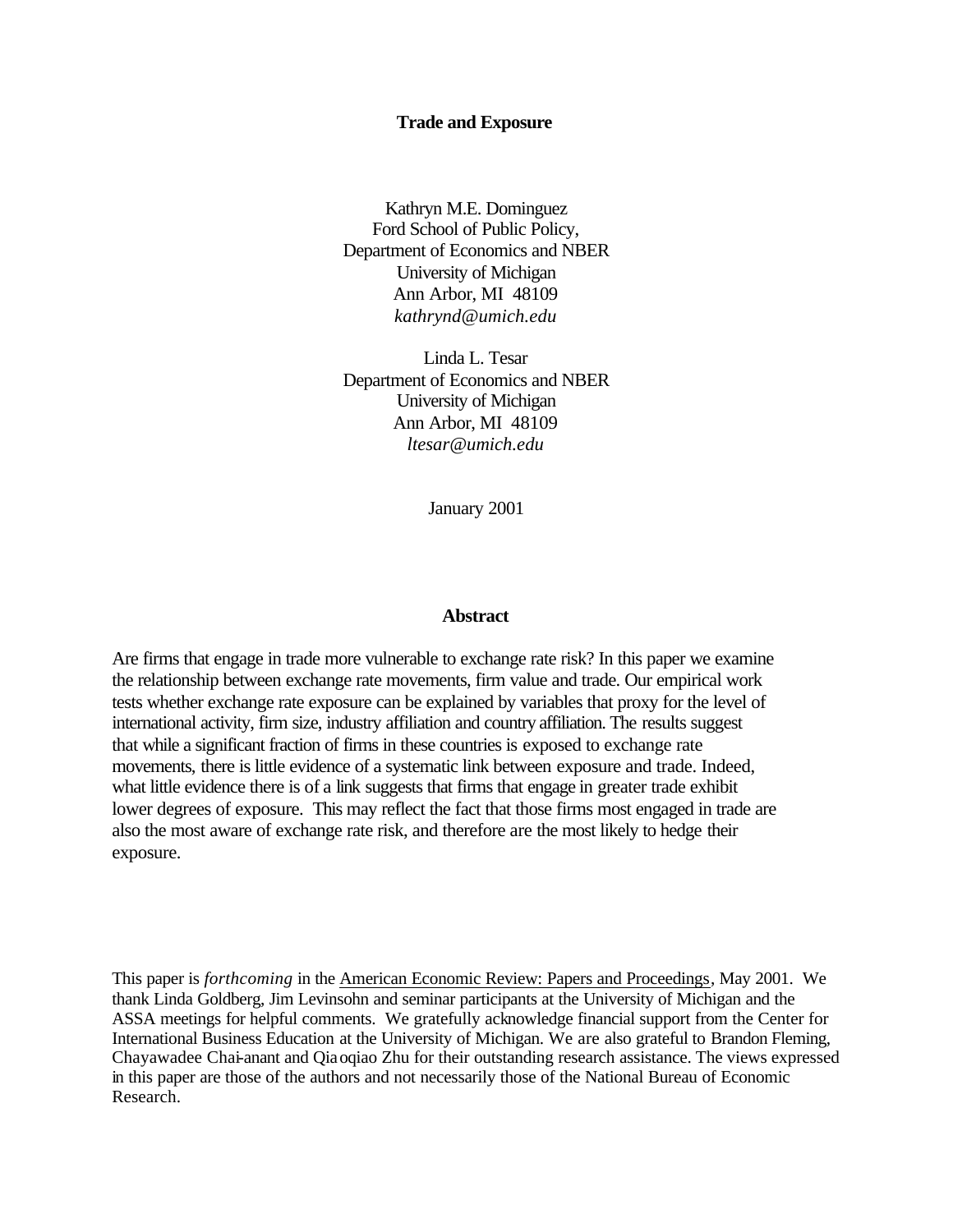Countries have historically rationalized various fixed exchange rate regimes with the argument that trade would be adversely affected by exchange rate volatility. According to this view, uncertainty about exchange rate movements makes firms less likely to export or import goods, and, to the extent that firms engage in trade, makes them incur exchange rate risk. In this paper we directly examine the relationship between exchange rate movements, firm value and trade. Specifically, the paper tests whether firm-level exchange rate exposure is related to trade flows.

#### **I. Explaining Exchange Rate Exposure**

Firms are defined as "exposed" to exchange rate risk if market-adjusted firm returns are correlated with changes in currency values. We measure exposure in the context of the CAPM. Firm returns are regressed on the market portfolio and dollar exchange rate changes, and the coefficient on the exchange rate is the resulting measure of dollar exposure. Estimates of firmlevel exchange rate exposure across eight countries are reported in Kathryn M. Dominguez and Linda L. Tesar (2001); that paper reports a substantial degree of exposure. The objective of this paper is to understand the forces underlying this exposure. In particular, the paper tests whether trade is an important determinant of exchange rate exposure.

There are a number of hypotheses in the literature concerning the causes of exposure to exchange rate risk. At the industry level, industry structure may matter most for exposure. For example, in less competitive industries, prices are elevated above marginal cost, so firms will have the ability to absorb modest exchange rate changes by adjusting local currency prices and lowering "pass through". In more competitive industries we might expect close to perfect passthrough and therefore larger effects of exchange rate movements on stock returns. On the other

1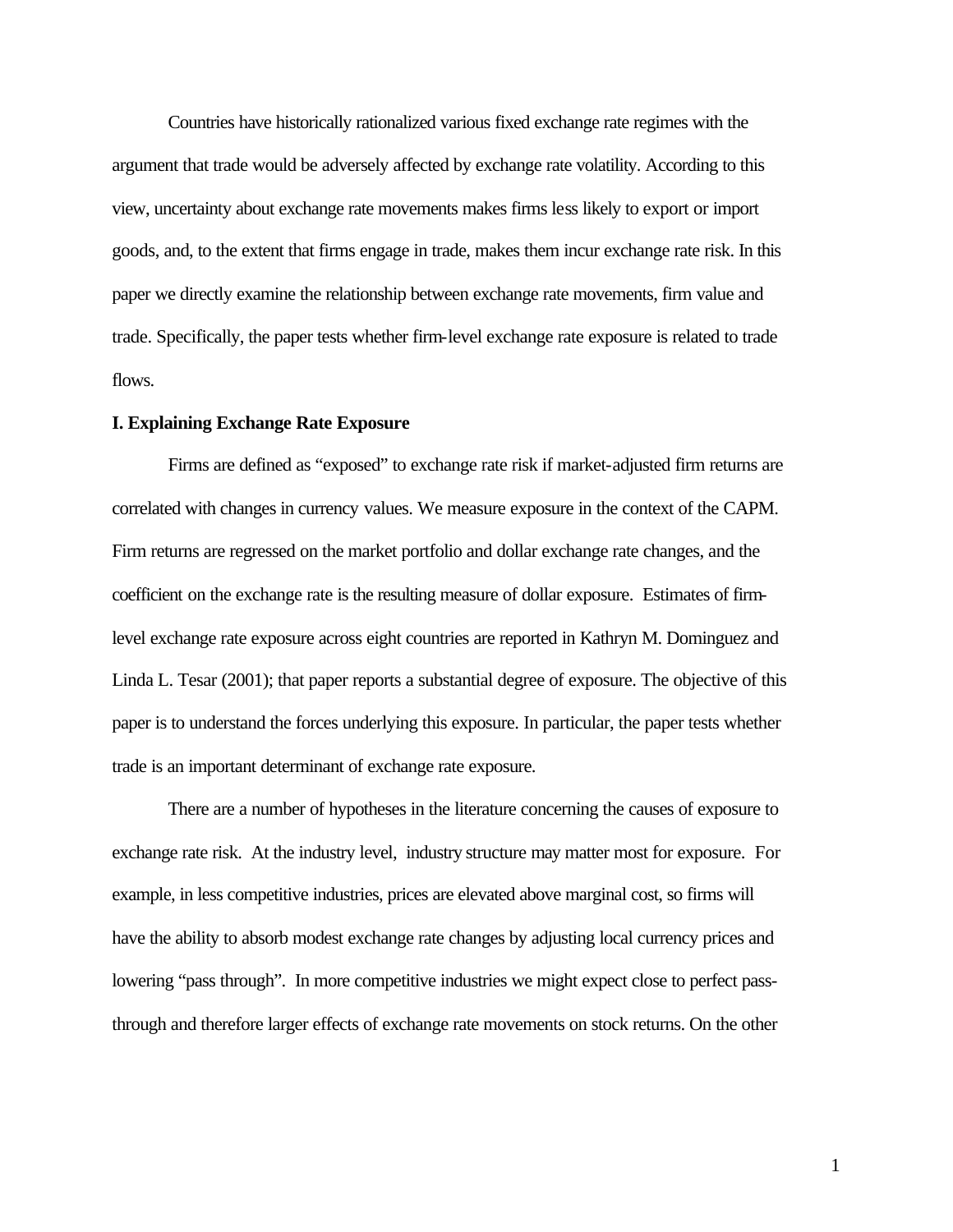hand, firms in these more competitive industries that understand their vulnerabilities have incentives to hedge exchange rate risk.

The same logic applies at the firm level. It may be that firms that are highly international – in the sense that a relatively large fraction of their business involves foreign trade – are most likely to be influenced by exchange rate changes. Alternatively, it may be that the more international is a firm, the more likely that it will have an incentive to hedge exchange rate risk. Likewise, it may be that larger firms are more likely to be exposed because they are also the most likely to have international operations, or to compete with foreign companies. Again, on the other hand, it may be that large firms have better resources to engage in both natural and financial hedging activities. Surveys of U.S. financial hedging behavior suggests that larger firms are more likely to engage in hedging activities than are smaller companies (Deana Nance, Clifford Smith, and Charles Smithson, 1993). Our empirical work tests some of these hypotheses by examining whether the estimated exchange rate exposure betas can be explained by variables that proxy for the level of international activity, firm size, industry affiliation and country affiliation.

Although theory suggests a number of channels through which firms and industries may be exposed to exchange rate risk, theory offers few unambiguous exclusion restrictions. Firm size, industry affiliation and degree of internationalization are all factors that may influence whether a firm or industry is exposed. However, the precise linkage between those factors and the direction of the exposure is unclear. As a consequence, our strategy is to take a data-driven approach to learning more about what are the determinants of firm-level exposure.

The data used in the study are from Datastream and span eight countries (Chile, France, Germany, Italy, Japan, the Netherlands, Thailand and the UK) using a broad sample of firms.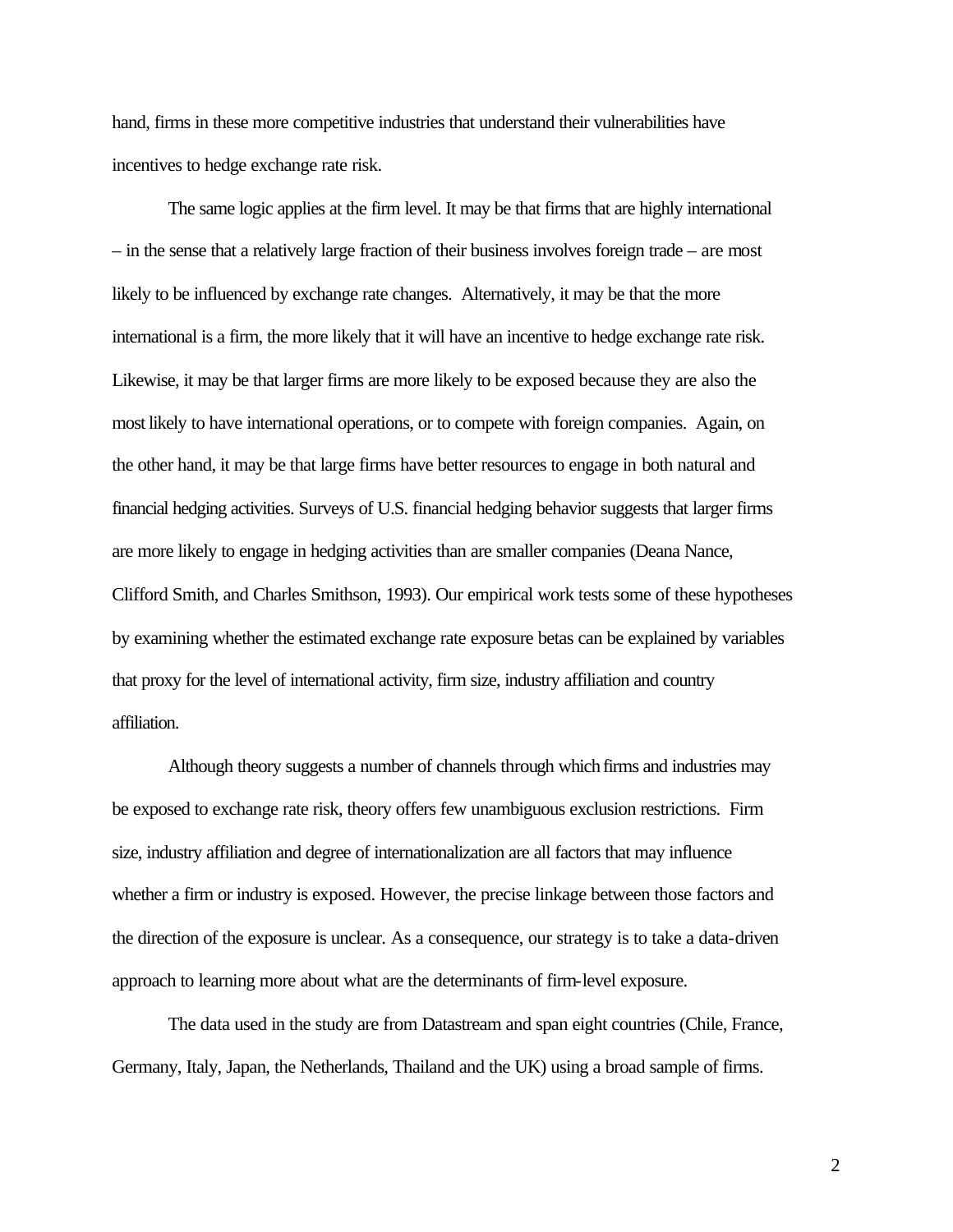The specific countries were chosen both on the basis of data availability and to include in our sample both OECD and developing countries. At the firm level we have information on market capitalization and industry affiliation. And, at the industry level we have information on bilateral trade flows from Robert Feenstra's World Trade Flows database, and export, import and imported input share data from Jose Campa and Linda Goldberg (1997) for Japan and the UK. For countries with large numbers of publicly traded firms (in our sample these include Germany, Japan and the UK) we selected a representative sample of firms (25% of the population) based on market capitalization and industry affiliation. For the remaining countries we include the population of firms. The samples include an average of 300 firms for each country; Japan includes the largest number of firms at 488; Chile has the smallest number at 199. Firms with fewer than six months of data over the period 1980 to 1999 were excluded from the sample.

The basic regression specification has the firm-level dollar exposure beta as the dependent variable<sup>1</sup> and firm- and industry-level information as explanatory variables.

$$
\boldsymbol{b}_{1,i} = \boldsymbol{g}_0 + \boldsymbol{g}_1 D_i^{fimsize} + \boldsymbol{g}_2 D_k^{industry} + \boldsymbol{g}_3 Trade_k + \boldsymbol{e}_i
$$

All regressions include dummy variables for firm size. These are based on firm-level market capitalization where separate dummies are used for large-sized (top-third) and medium-sized (middle-third) firms(small-sized firms being the excluded category). We also include a measure of industry affiliation in most of our regression specifications. Datastream provides a fairly disaggregated set of (4-digit) industry groupings (39 categories), from which we create a set of dummy variables (the excluded category being industry 52 "general retailers"). Various measures of industry level trade are also included in the regressions.

 $\overline{a}$ 

<sup>&</sup>lt;sup>1</sup> Future work will explore alternative first-stage estimates of the exposure betas.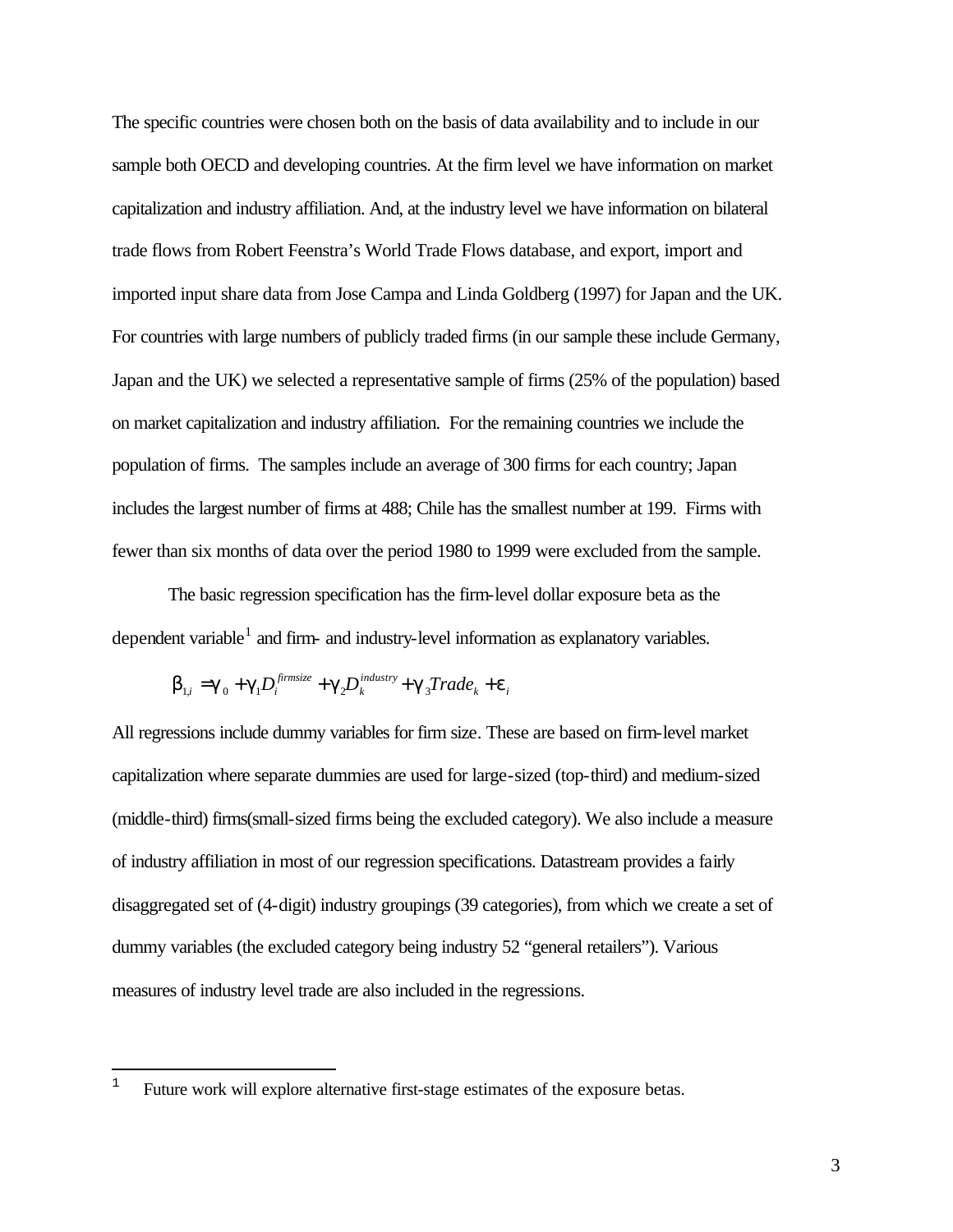## **II. Does Trade Explain Exposure?**

The first cut at the data examines whether (1) the tradability of a firm's product, (2) the size of bilateral trade flows in an industry, and (3) industry affiliation help to explain firm-level dollar exposure. Table 1 presents this first set of results. Each cell in the table summarizes the results of a different country-specific second-stage regression specification (where the dependent variable, the dollar exposure beta, is estimated from a first stage augmented CAPM regression). The first column in the table indicates that knowledge of whether the firm is in an industry whose products are actively traded between countries is not useful in predicting dollar exposure, except for the UK. Likewise, information about bilateral trade flows to the US is also not good a predictor of firm-level dollar exposure except for Japan and the Netherlands. And, with the exception of Japan and Thailand, the results suggest that knowledge of industry affiliation reveals little about firm-level exposure.

The basic second-stage regression specification is somewhat restricted in that it asks not only whether firm size, industry affiliation, and trade flows play roles in foreign exchange rate exposure, but it also implicitly restricts the direction of the exposure to be the same within each of those categories. It is possible, for example, that two firms in the same industry are strongly affected by exchange rate movements, but one firm benefits from an exchange rate appreciation while another firm is made worse off by an appreciation. To see whether our right-hand-side variables contain information about the magnitude of exposure, if not the direction of the exposure, we include the dollar exposure beta in log-odds absolute value form. $2$  The results of this specification are indicated in the last column of table 1. The fraction of industries with

 $\overline{a}$ <sup>2</sup> A number of studies in the literature estimate the second-stage regression using the simple absolute value of the exposure beta as the dependent variable. This imposes a truncated bias. We include the absolute value of the exposure beta in log-odds form  $(ln(|B|/(1-|B|)) -$  which allows for both positive and negative values and therefore leaves the error term normally distributed, but does not restrict the sign on the exposure variable.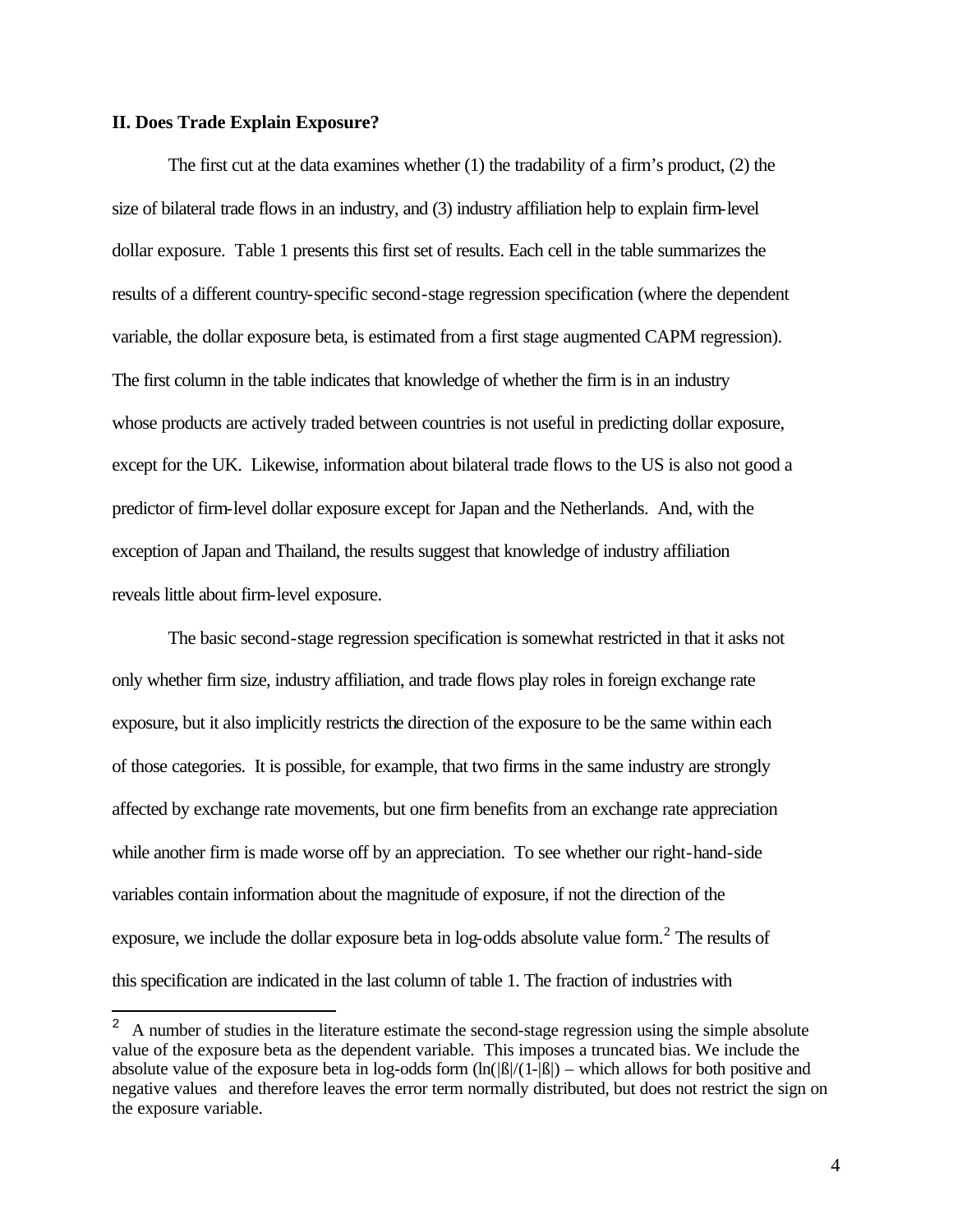statistically significant exposure rises for some of the countries in this less restrictive specification.

Campa and Goldberg (1997) provide another measure of industry-specific trade orientation for two of our eight countries, Japan and the UK. They provide measures of export share, import share and imported input shares for a number of manufacturing industries in 1993. Although these data are not based on bilateral trade with the US, it offers another proxy for relative levels of trade across industries. The Campa and Goldberg data are included as explanatory variables in the basic second stage regressions together with the firm size dummy variables. The results (not reported in the tables) suggest that all three measures of trade shares are statistically significant for Japan, but not the UK. In the case of Japan, higher export shares in an industry are positively related to the firm-level dollar exposure betas in that industry, while higher import shares and imported input shares in an industry are negatively related to exposure in that industry. Given the caveat that these data are only available for two countries, it is reassuring to note that the results for both Japan and the UK are consistent using the bilateral trade flows and the Campa and Goldberg (1997) trade shares.

Although the results reported in Table 1 do not provide strong evidence that trade flows are an important determinant of exposure, the possibility remains that there are "threshold" effects for trade. In particular, it may be that only firms in industries that are heavily involved in international trade are the most likely to be exposed. One way to test this hypothesis is to focus only on the top export and import industries in each country. Although we find that a number of firms in these top export and import categories are exposed to the dollar (for example, the automobile industry for Germany and Japan) industry affiliation generally does not help predict this exposure. Regardless of how the exposure beta is measured (signed or in log-odds absolute

5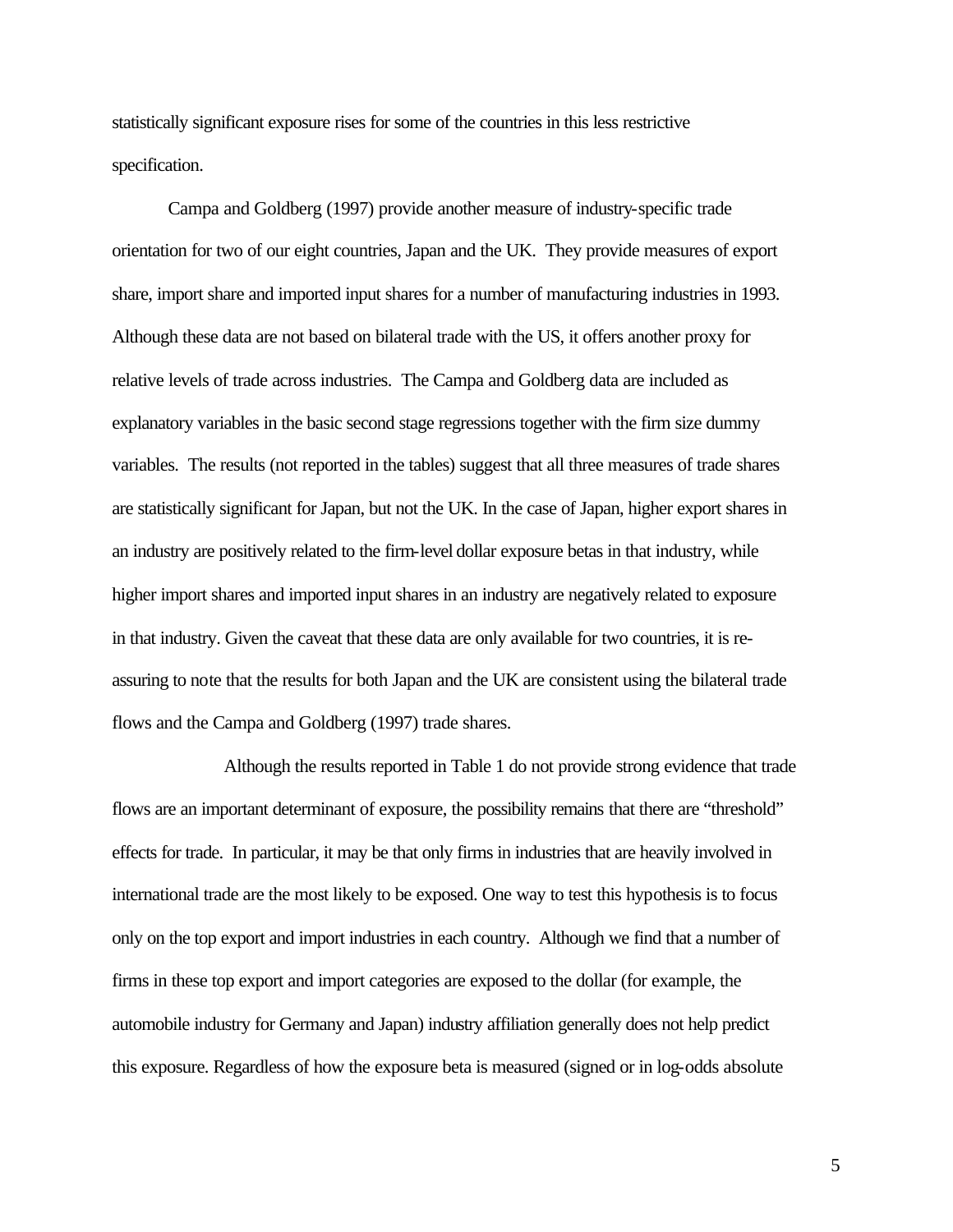value form), we find that knowing that a firm is in a "top" trade industry for a country generally does not help predict firm-level exposure.

One shortcoming of these tests for the source of exposure is that they do not control for industry structure. The results in George Allayannis and Jane Ihrig (2001) suggest that excluding information about the level of mark-ups in an industry will produce less precise estimates of exposure. Unfortunately we do not have cross-country industry-specific information about mark-ups. However, if one assumes that industry structure is constant across countries (which is reasonable in high-trade industries), it is possible to control for mark-ups by using a cross-country industry-specific regression specification. In other words, looking within an industry, is it the case that countries with more trade in that industry also have more dollar exposure?

The results of this regression are presented in table 2. The dependent variable is the industry-specific, cross-country firm-level dollar exposure beta and the explanatory variables include a constant and the average dollar value of trade (exports plus imports) with the US in that country's industry over the period 1980-1997. The industries included in the table were chosen on the basis of availability of Trade Data (from Robert Feenstra's World Trade Flows database) and a minimum number of 30 firms in each industry. The results based on the signed exposure beta specification suggest that industry-specific trade flows help predict cross-country firm-level exposure in two industries: chemicals and automobiles. When the exposure beta is included in log-odds absolute value form, the trade flows help predict the magnitude of exposure in five out of twelve industries. Somewhat counter-intuitively, however, the coefficient on the value of trade is negative in four out of the five cases in which it is statistically significant. This suggests that knowing that a firm is from a country where trade is "high" in its industry predicts that exposure

6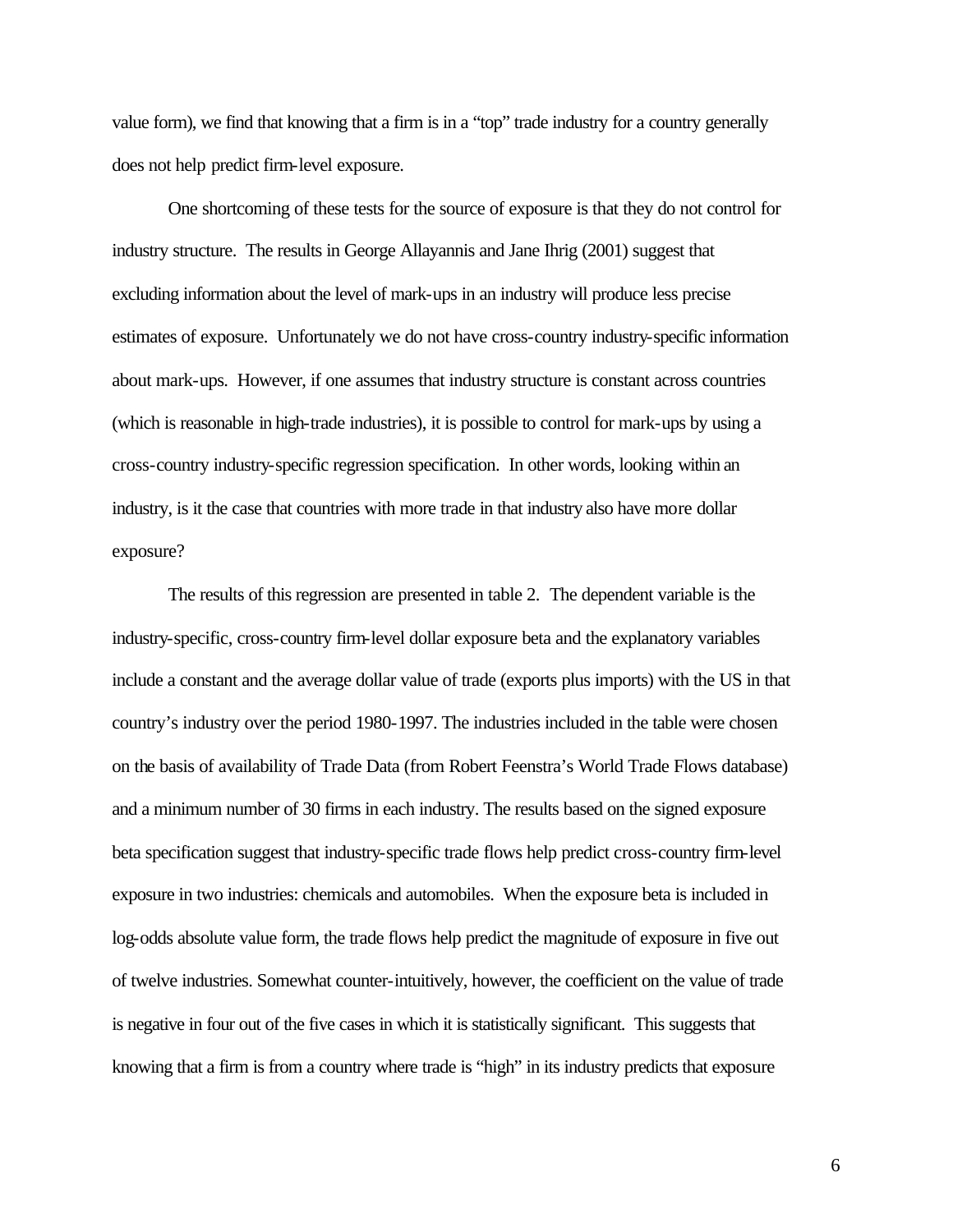(whether positive or negative) will be lower. This, in turn, suggests that firms in highly "internationalized" industries are the most likely to hedge exchange rate exposure.

# **III. Conclusions**

The results suggest that a significant fraction of firms in these countries is exposed to exchange rate movements but that there is little evidence of a systematic link between exposure and trade. Indeed, what little evidence there is of a link suggests that firms that engage in greater trade exhibit lower degrees of exposure. While this result sounds paradoxical, it may simply reflect the fact that those firms most engaged in trade are also the most aware of exchange rate risk, and therefore are the most likely to hedge their exposure.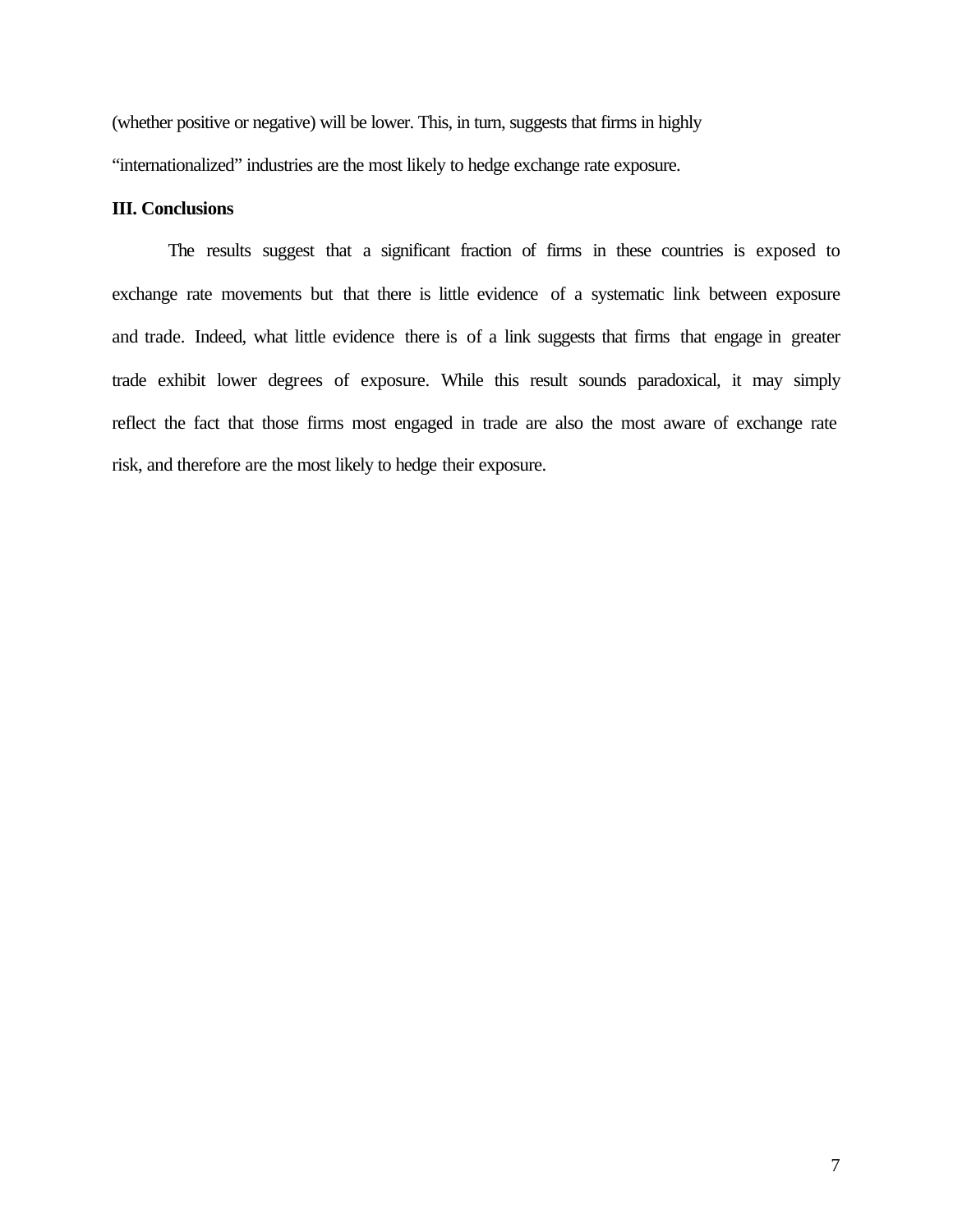| Country            | Traded/        | <b>Bilateral</b> | $4$ -digit | $4$ -digit |
|--------------------|----------------|------------------|------------|------------|
|                    | Non-           | Trade            | Industry   | Industry   |
|                    | traded         | with US          | dummy      | log-odds   |
| Chile              | N <sub>0</sub> | N <sub>0</sub>   | 0.16       | 0.25       |
| France             | N <sub>o</sub> | N <sub>0</sub>   | 0.03       | 0.26       |
| Germany            | N <sub>0</sub> | N <sub>0</sub>   | 0.14       | 0.14       |
| Italy              | N <sub>0</sub> | N <sub>o</sub>   | 0.10       | 0.00       |
| Japan              | N <sub>o</sub> | Yes              | 0.43       | 0.34       |
| <b>Netherlands</b> | N <sub>o</sub> | Yes              | 0.03       | 0.32       |
| <b>Thailand</b>    | N <sub>0</sub> | N <sub>o</sub>   | 0.27       | 0.20       |
| UK                 | Yes            | N <sub>o</sub>   | 0.05       | 0.19       |

Note: Each cell in the table reports the results of a different country-specific second-stage regression specification that includes firm-level dollar exposure betas as the dependent variable and firm size dummy variables as independent variables. Numerical entries denote the fraction of times that the variable named at the top of the column is statistically significant at the 5% level (based on robust standard errors).

|                        |      | $rhs =$ Dollar Value of Trade |         |                          |         |  |
|------------------------|------|-------------------------------|---------|--------------------------|---------|--|
| Industry               | Firm | Dep var=\$-beta               |         | Dep var=log-odds \$-beta |         |  |
|                        | #    | Coeff                         | t-stat  | Coeff                    | t-stat  |  |
| Chemicals              | 89   | 1.12                          | 2.95    | $-0.99$                  | $-0.46$ |  |
| Construction           | 167  | 0.07                          | $-0.03$ | $-16.94$                 | $-2.15$ |  |
| Forestry               | 30   | $-0.98$                       | $-0.74$ | $-20.08$                 | $-3.99$ |  |
| <b>Steel</b>           | 32   | $-0.04$                       | $-0.19$ | 0.09                     | 0.09    |  |
| <b>Industrials</b>     | 70   | 0.04                          | 0.08    | $-2.57$                  | $-0.75$ |  |
| Electronic             | 131  | 0.63                          | 1.21    | $-1.30$                  | $-1.40$ |  |
| Engineering            | 116  | 0.01                          | 0.07    | $-1.25$                  | $-1.93$ |  |
| Automobiles            | 62   | 0.24                          | 2.39    | $-0.39$                  | $-0.94$ |  |
| <b>Household Goods</b> | 164  | $-0.02$                       | $-1.08$ | $-0.53$                  | 0.64    |  |
| <b>Beverages</b>       | 50   | $-0.03$                       | $-0.64$ | $-0.47$                  | $-0.15$ |  |
| Food Producers         | 123  | $-0.05$                       | $-0.59$ | $-11.02$                 | $-2.01$ |  |
| Pharmaceuticals        | 41   | $-0.23$                       | $-0.68$ | 28.72                    | 1.97    |  |

Table 2-Does Trade Explain Industry-Specific Exposure?

Note: Each coeff-tstat pair in the table reports the results of a different cross-country secondstage regression specification that includes firm-level dollar exposure betas (in signed and logodds form) as the dependent variable and a constant and the average dollar value of trade with the US in the firm's industry over the period 1980-1997 as the independent variable. Tstats are based on robust standard errors.